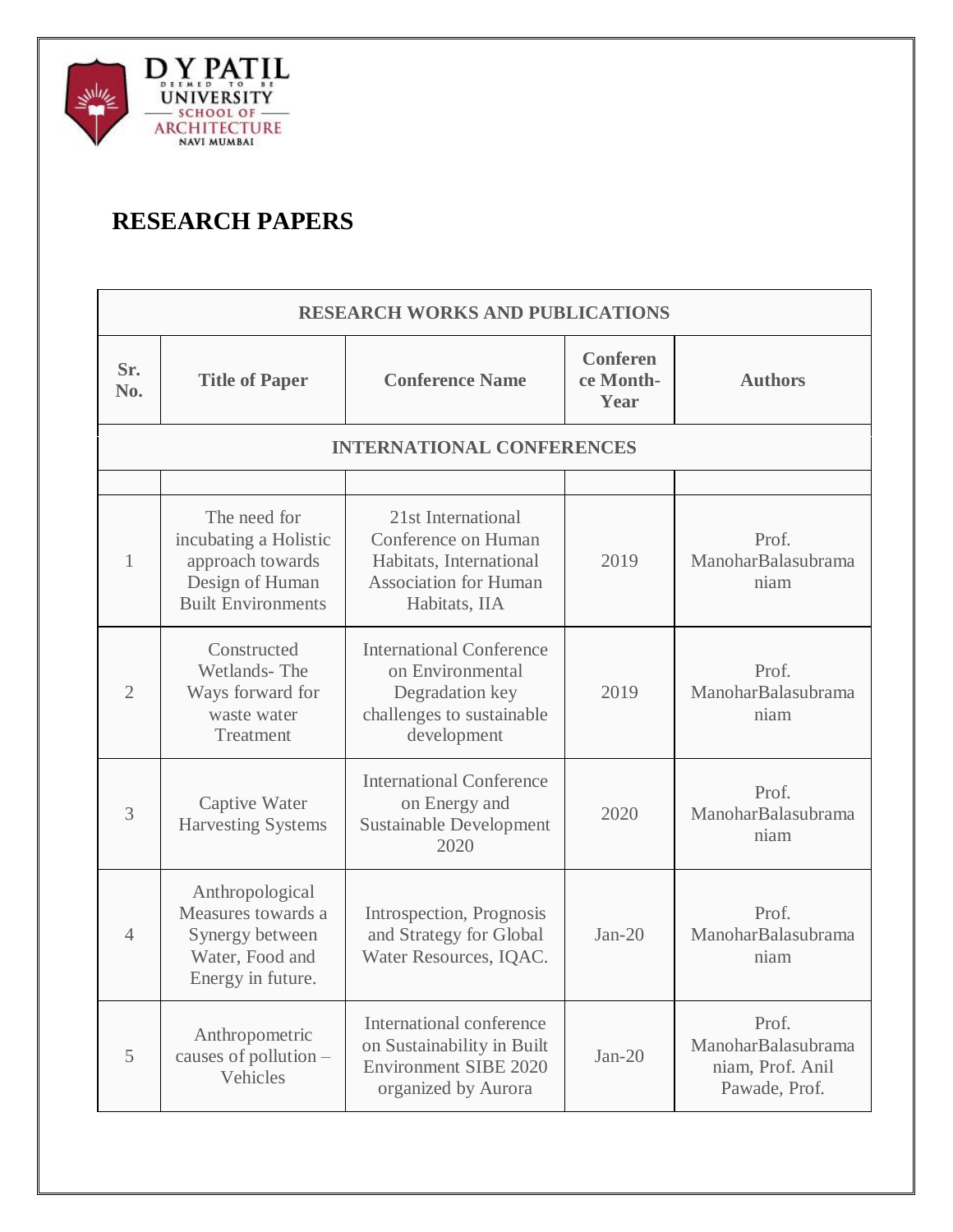

|                |                                                                                 | Group of Architecture<br>Colleges, Hyderabad,<br>Telangana                                                                                                                                  |          | KundanBharambe                                                                      |
|----------------|---------------------------------------------------------------------------------|---------------------------------------------------------------------------------------------------------------------------------------------------------------------------------------------|----------|-------------------------------------------------------------------------------------|
| 6              | A holistic approach<br>to Sustainability in<br>the Anthropological<br>context   | International conference<br>on Sustainability in Built<br><b>Environment SIBE 2020</b><br>organized by Aurora<br>Group of Architecture<br>Colleges, Hyderabad,<br>Telangana                 | $Jan-20$ | Prof.<br>ManoharBalasubrama<br>niam, Prof. Anil<br>Pawade, Prof.<br>KundanBharambe, |
| $\overline{7}$ | A holistic approach<br>toward negotiating<br>the Energy needs for<br>the future | International conference<br>on Mechanical<br>Engineering for<br>Sustainable<br>Development-2020<br>(ICMESD-<br>2020) organized by<br>AISSMS College of<br>Engineering, Pune,<br>Maharashtra | $Feb-20$ | Prof.<br>ManoharBalasubrama<br>niam, Prof. Anil<br>Pawade, Prof.<br>KundanBharambe, |
| 8              | New Dimensions in<br>Architectural<br>construction and<br>Engineering.          | One day Interdisciplinary<br><b>Online International</b><br>conference on<br>Sustainable<br>Developments and<br>Environmental Issues.                                                       | $Jun-20$ | Prof.<br>ManoharBalasubrama<br>niam                                                 |
|                |                                                                                 | <b>NATIONAL CONFERENCES</b>                                                                                                                                                                 |          |                                                                                     |
| $\mathbf{1}$   | Study of Wind in<br><b>Built Environment</b>                                    | National Conference on<br>Emerging Trends in<br>Engineering, Technology<br>& Architecture<br>(NCETETA, 2011)                                                                                | 2011     | Prof. Dinesh Zope                                                                   |
| $\overline{2}$ | <b>Coastal Erosion-</b><br>Causes &<br>Prevention                               | National Conference on<br>Emerging Trends in<br>Engineering &<br>Technology, organized                                                                                                      | 2011     | Prof. Anil Pawade                                                                   |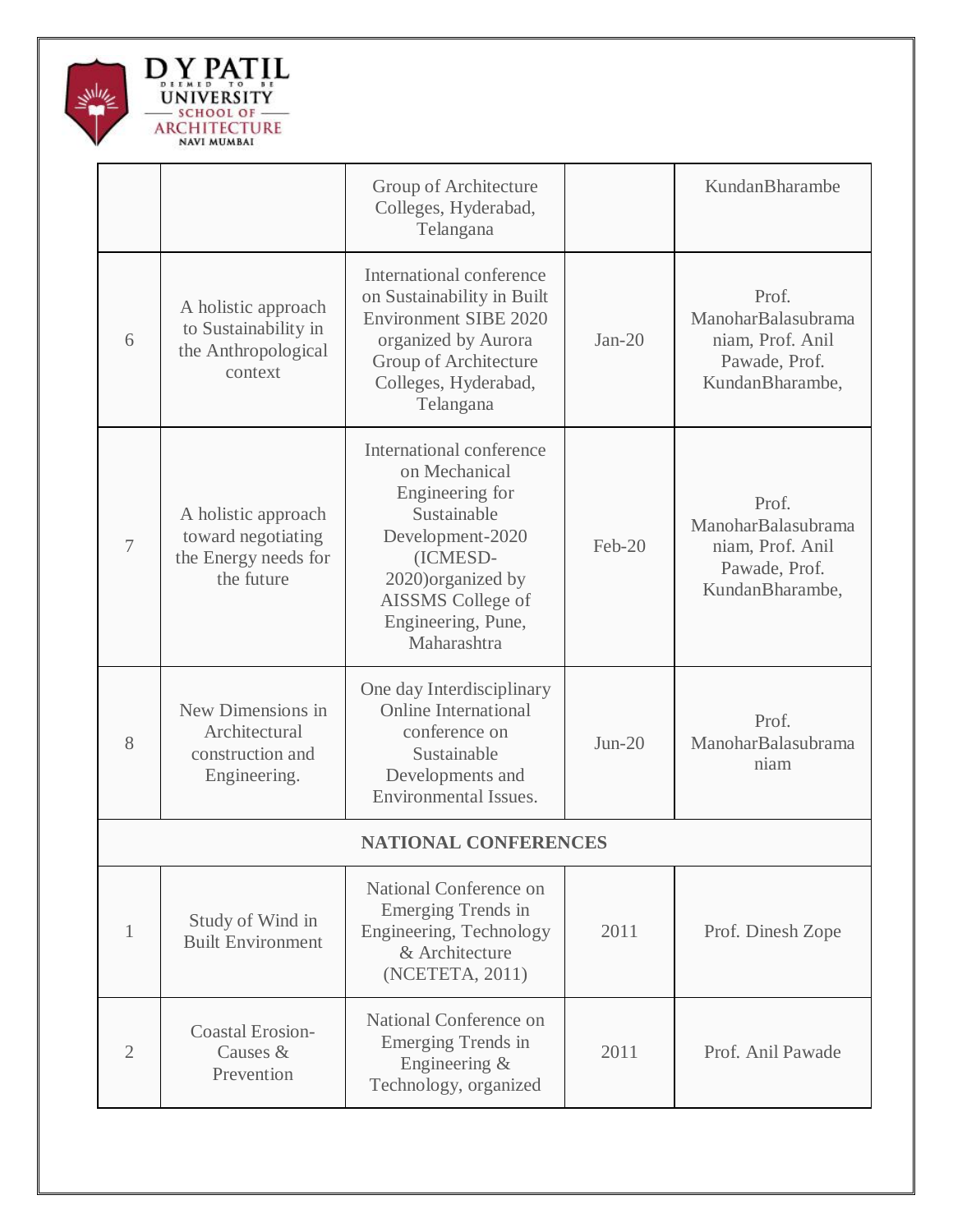

|                |                                                                                                                              | by Shree L.R. Tiwari<br>College of Engineering,<br>Mira Road Mumbai                                                                                                                  |      |                                     |
|----------------|------------------------------------------------------------------------------------------------------------------------------|--------------------------------------------------------------------------------------------------------------------------------------------------------------------------------------|------|-------------------------------------|
| 3              | An Introduction to<br>Geosynthetics                                                                                          | An Introduction to<br>Geosynthetics",<br>presented and published<br>in 'National Conference<br>on Emerging Trends in<br>Engineering, Technology<br>& Architecture<br>(NCETETA, 2012) | 2012 | Prof. Dinesh Zope                   |
| $\overline{4}$ | <b>Estimation of House</b><br>Price Indices for the<br>City of Thane                                                         | An Introduction to<br>Geosynthetics",<br>presented and published<br>in 'National Conference<br>on Emerging Trends in<br>Engineering, Technology<br>& Architecture<br>(NCETETA, 2012) | 2012 | Prof. Dinesh Zope                   |
| 5              | Integrated<br><b>Awareness Centre</b><br>for Forts of<br>Maharashtra                                                         | National Conference on<br>Emerging Trends in<br>Engineering, Technology<br>& Architecture<br>(NCETETA, 2012)                                                                         | 2012 | Prof. Dinesh Zope                   |
| 6              | Assessing,<br>Evaluating and<br>Proposing<br>Sustainable<br>Methodologies for<br><b>Efficient Land Use</b><br>and Management | National Conference on<br>Synergy in Planning,<br>Architecture, Computers<br>and Education 2017                                                                                      | 2017 | Prof.<br>ManoharBalasubrama<br>niam |
| 7              | Analysing,<br>Assessing and<br>Evaluating the<br>Idiom of Vernacular<br>Architecture and<br>Establishing its                 | National Conference on<br>Synergy in Planning,<br>Architecture, Computers<br>and Education 2017                                                                                      | 2017 | Prof.<br>ManoharBalasubrama<br>niam |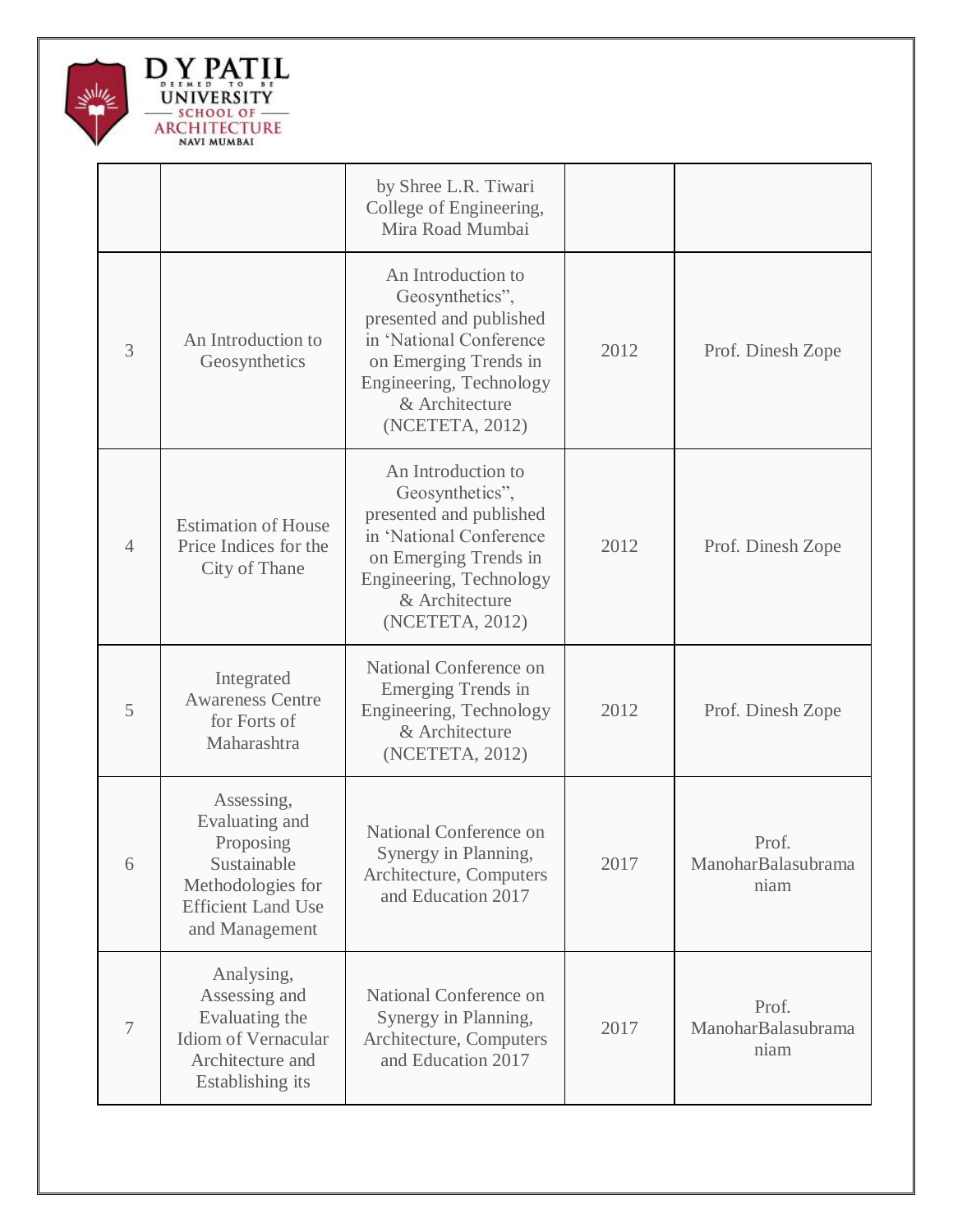

|    | relevance in the<br>modern context                                                                                      |                                                                                                                                                    |          |                                                           |
|----|-------------------------------------------------------------------------------------------------------------------------|----------------------------------------------------------------------------------------------------------------------------------------------------|----------|-----------------------------------------------------------|
| 8  | The relevance,<br>Manifestation and<br>Pragmatic<br>Application of<br>Syntactic Logic in<br><b>Architectural Design</b> | National Conference on<br>Synergy in Planning,<br>Architecture, Computers<br>and Education 2017                                                    | 2017     | Prof.<br>ManoharBalasubrama<br>niam                       |
| 9  | Smart Cities – The<br>need for a holistic<br>approach                                                                   | National Conference on<br>Designwith<br>Environment, Smart<br><b>Cities and Environmental</b><br>Considerations in<br>Architecture and<br>Planning | 2017     | Prof.<br>ManoharBalasubrama<br>niam                       |
| 10 | The Extent and<br>Relevance of<br>Aesthetics in<br>Architecture                                                         | National Conference on<br>Emerging Trends in<br>Architecture, NCETA-<br>2018                                                                       | 2018     | Prof.<br>ManoharBalasubrama<br>niam                       |
| 11 | Architecture-<br>Shaping the Built<br>Environment                                                                       | National Conference on<br>Emerging Trends in<br>Architecture, NCETA-<br>2018                                                                       | 2018     | Prof.<br>ManoharBalasubrama<br>niam                       |
| 12 | Redefining the role<br>of an Architect in<br>the Contemporary<br>Context                                                | National Conference on<br><b>Emerging Trends in</b><br>Architecture, NCETA-<br>2018                                                                | 2018     | Prof.<br>ManoharBalasubrama<br>niam                       |
| 13 | A prognosis of the<br>Cause and Effects of<br>Radon on the Built<br>Environment.                                        | <b>IC-RAT 2020.</b><br><b>International Conference</b><br>on Recent Advances in<br>computational<br>Techniques.                                    | Mar-20   | Prof.<br>ManoharBalasubrama<br>niam, Prof. Anil<br>Pawade |
| 14 | The Effect of Radon<br>on the Built<br>Environment $-A$                                                                 | <b>IC-RAT 2020.</b><br><b>International Conference</b><br>on Recent Advances in                                                                    | $Mar-20$ | Prof.<br>ManoharBalasubrama<br>niam,                      |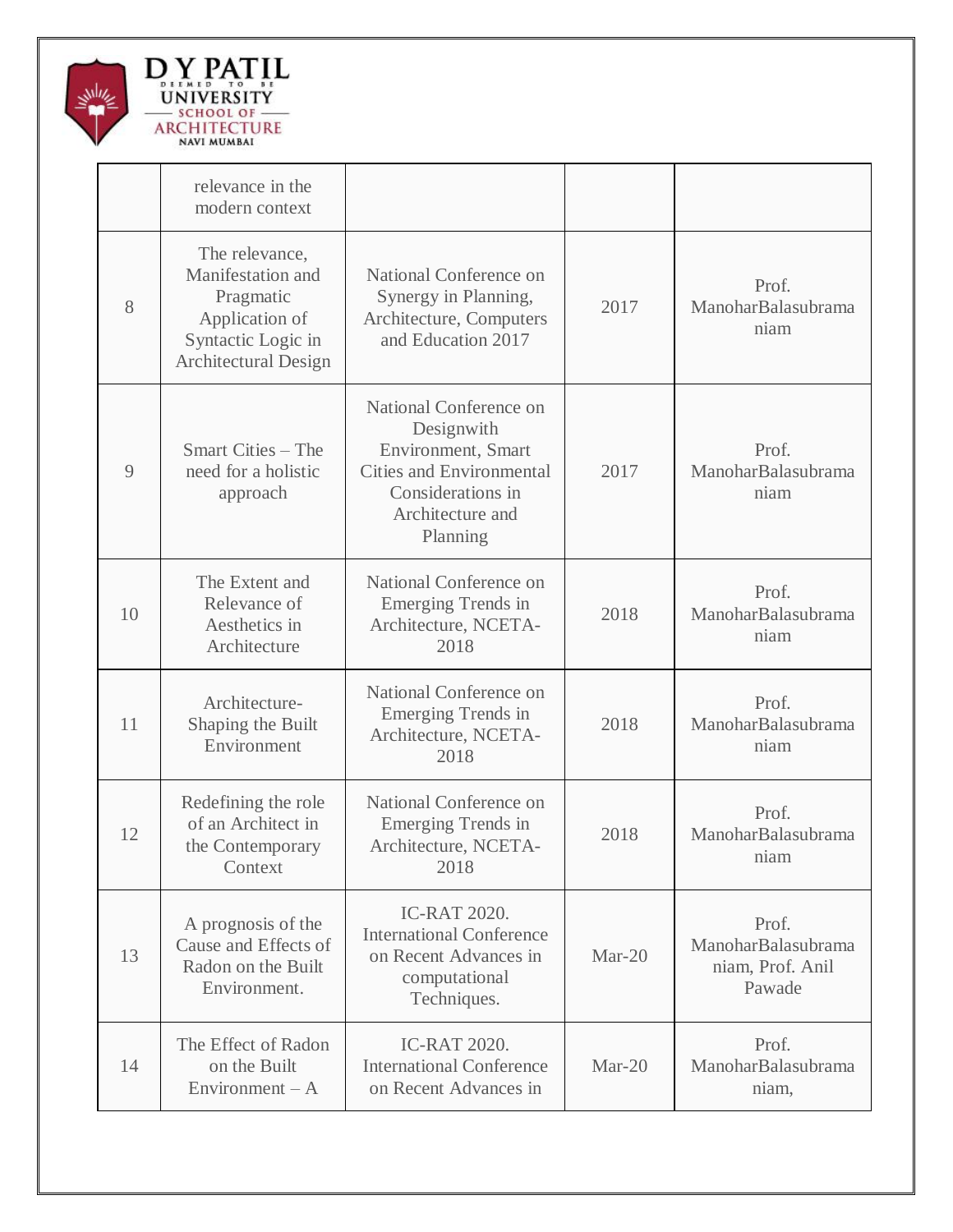

|                | Review.                                                                                                                       | computational<br>Techniques.                                                                                                                                                                              |          | Prof.AnilPawade                                           |
|----------------|-------------------------------------------------------------------------------------------------------------------------------|-----------------------------------------------------------------------------------------------------------------------------------------------------------------------------------------------------------|----------|-----------------------------------------------------------|
|                |                                                                                                                               | <b>NATIONAL SEMINARS</b>                                                                                                                                                                                  |          |                                                           |
| 1              | <b>Human Settlements</b><br>of the Future $-A$<br>model study based<br>on Energy<br>Sufficiency by Non-<br>Conventional means | National Seminar on<br>Non-Conventional<br><b>Energy Sources applied</b><br>on Rural Needs                                                                                                                | 1983     | Prof.<br>ManoharBalasubrama<br>niam                       |
| $\overline{2}$ | <b>Effect of Soil</b><br><b>Structure Interaction</b><br>on Concrete<br>Chimneys                                              | National Seminar on<br>"Soil-Structure<br>interaction Problems;<br>organized by Department<br>of Civil Engineering<br>Jawaharlal Nehru<br>Technological<br>University, College of<br>Engineering Kakinada | 2000     | Prof. Anil Pawade                                         |
| 3              | Ferro Cement & its<br>Application                                                                                             | National Seminar on<br>"Innovation Construction<br>Material, organized by<br>Dept. of Civil & Env.<br>Engineering V.J.T.I,<br>Matunga, Mumbai                                                             | 2001     | Prof. Anil Pawade                                         |
| $\overline{4}$ | The cause and<br>effects of acid rain                                                                                         | "Innovative Technology"<br>for Economic<br>Development",<br>organized by The<br><b>Institution of Engineers</b><br>(India) Brahmapur local<br>center                                                      | $Oct-19$ | Prof. Anil Pawade,<br>Prof.<br>ManoharBalasubrama<br>niam |
| 5              | Evolving a Template<br>for Ensuring that all<br>Constituent<br><b>Elements of a Built</b><br>Environment Aid,                 | All India Seminar on<br>Artificial recharge of<br>Ground water and its role<br>in water management                                                                                                        | 2019     | Prof.<br>ManoharBalasubrama<br>niam                       |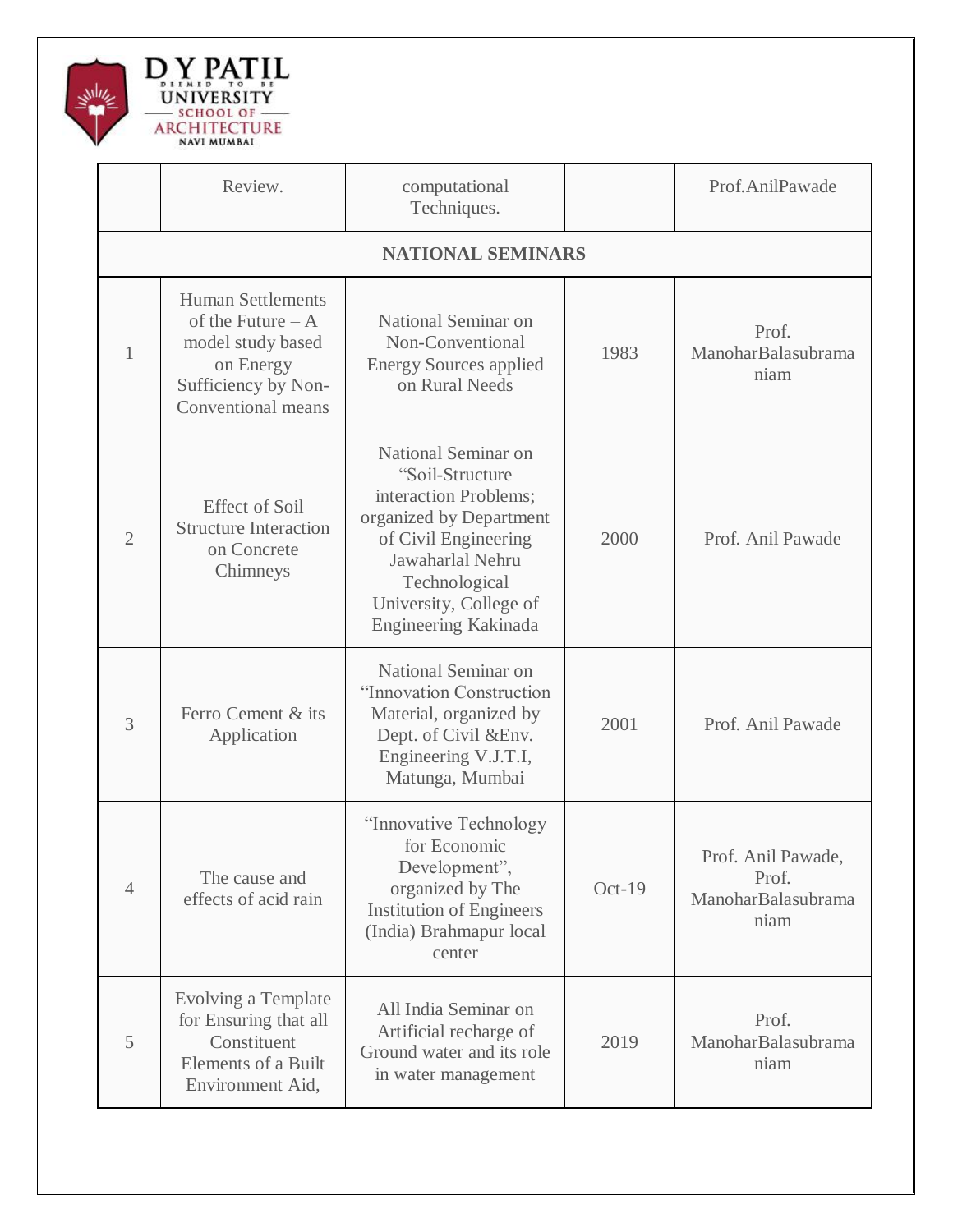

|                | Abet and Augument<br>Rain Water<br>Harvesting                                |                                                                                                             |          |                                                           |
|----------------|------------------------------------------------------------------------------|-------------------------------------------------------------------------------------------------------------|----------|-----------------------------------------------------------|
| 6              | Template for<br>Proposing and<br>Augmenting water<br>sources                 | All India Seminar on<br>Artificial recharge of<br>Ground water and its role<br>in water management          | 2019     | Prof.<br>ManoharBalasubrama<br>niam                       |
| 7              | <b>Coastal Erosion-</b><br>Causes and<br>Prevention                          | All India Seminar on<br><b>Innovative Technology</b><br>for Economic<br>Development                         | 2019     | Prof. Anil Pawade,<br>Prof.<br>ManoharBalasubrama<br>niam |
| 8              | Environmental<br><b>Impacts of Energy</b><br>Consumption.                    | All India Seminar on<br>"Sustainable Energy<br>Technologies".                                               | Feb-20   | Prof.<br>ManoharBalasubrama<br>niam                       |
| 9              | Ecological<br>Imbalances - Causes<br>and effects.                            | All India Seminar on<br>"Sustainable Energy<br>Technologies".                                               | $Feb-20$ | Prof.<br>ManoharBalasubrama<br>niam                       |
| 10             | <b>Waste Treatment</b><br>and Garbage<br>Disposal.                           | All India Seminar on<br>"Sustainable Energy<br>Technologies".                                               | $Feb-20$ | Prof.<br>ManoharBalasubrama<br>niam                       |
|                |                                                                              | <b>POSTERS</b>                                                                                              |          |                                                           |
| 1              | Performance<br><b>Improvement Plans</b><br>in Maharashtra                    | <b>IUC</b> India Urban<br>Conference, 2011,<br>Mysore, Karnataka                                            | 2011     | Prof. Anita Shyam                                         |
| $\mathfrak{2}$ | <b>Managing Utilities</b><br>and their Assets                                | <b>World Water Congress</b><br>hosted by IWA<br>(International Water<br>Association), Busan,<br>South Korea | 2012     | Prof. Anita Shyam                                         |
| 3              | Planning a Future<br>for Thane's<br>Environmental<br><b>Assets and Built</b> | <b>International Conference</b><br>of Urban Science and<br>Engineering, IIT<br>Mumbai                       | Feb-20   | Prof. Anita Shyam                                         |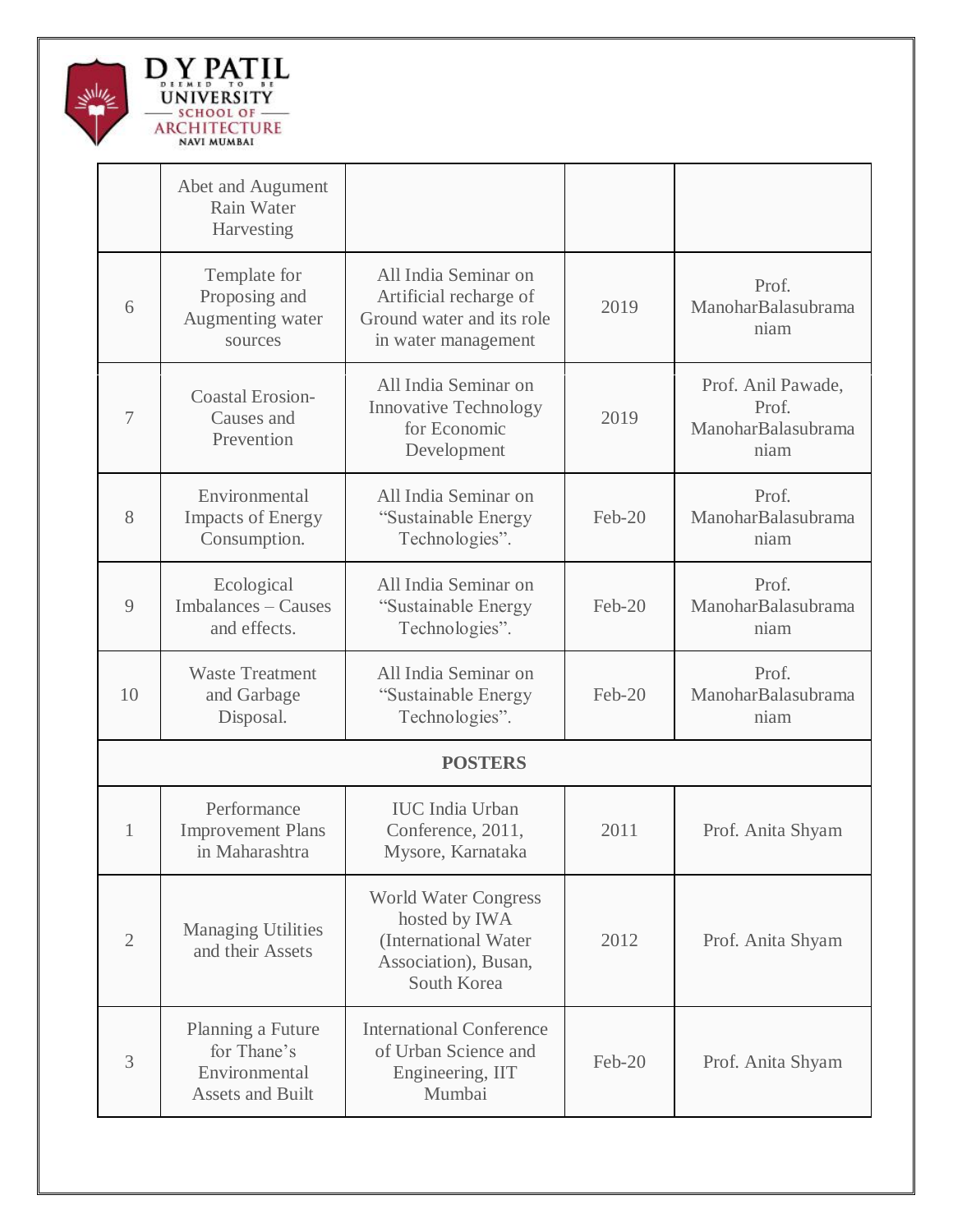

|                           | Heritage                                                                                                          |                                                                                              |                 |                                                              |
|---------------------------|-------------------------------------------------------------------------------------------------------------------|----------------------------------------------------------------------------------------------|-----------------|--------------------------------------------------------------|
| <b>JOURNAL / ARTICALS</b> |                                                                                                                   |                                                                                              |                 |                                                              |
| 1                         | Planning<br>Organizations                                                                                         | Mumbai Reader 2009,<br><b>UDRI</b>                                                           | 2009            | Prof. Anita Shyam                                            |
| $\overline{2}$            | <b>Privately Owned</b><br>Public Spaces $- A$<br>case of BandraKurla<br>Complex, Mumbai                           | The Architectural<br><b>Update</b> , Anniversary<br>Edition                                  | Feb-16          | Prof. ChaarviMathur                                          |
| 3                         | Impact of<br>Development on the<br>Mangrove Cover in<br>the MMR                                                   | Architecture – Time<br>Space and People                                                      | May-16          | Prof. Anita Shyam                                            |
| $\overline{4}$            | <b>Masters Dissertation</b>                                                                                       | <b>ITPI</b> (Institutes of Town<br>Planners, India) Journal                                  | Apr-Jun<br>2017 | Prof. Anita Shyam                                            |
| 5                         | <b>Climate and Shelter</b>                                                                                        | International Journal of<br>Habitat Design and<br>Environment                                | $Nov-16$        | Prof.<br>ManoharBalasubrama<br>niam, Prof.<br>KundanBharambe |
| 6                         | The Relevance<br>,Manifestation and<br>Pragmatic<br>Application of<br>Syntactic Logic in<br>Architectural design. | <b>IJHDE</b> International<br>Journal of Habitat<br>Design and Environment.                  | May- $17$       | Prof.<br>ManoharBalasubrama<br>niam                          |
| $\overline{7}$            | Smart cities – The<br>need for a holistic<br>approach.                                                            | Environmental<br>considerations in<br>Architecture and<br>Planning. Success<br>publications. | Feb-17          | Prof.<br>ManoharBalasubrama<br>niam                          |
| 8                         | The Extent and<br>Relevance of<br>Aesthetics in<br>Architecture.                                                  | International Journal of<br>Engineering<br>Research.(IJER)                                   | $Jan-18$        | Prof.<br>ManoharBalasubrama<br>niam                          |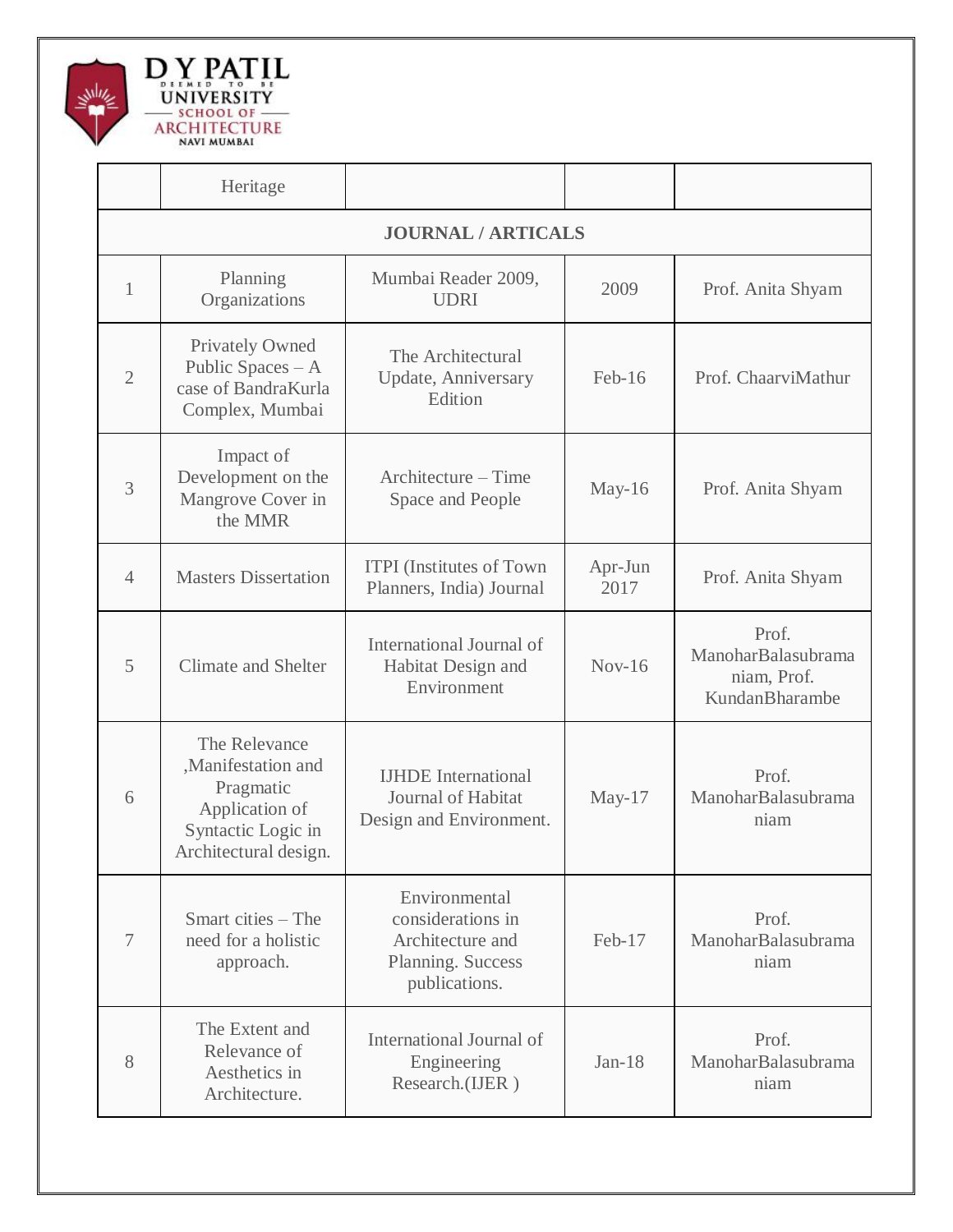

| 9  | Architecture -<br>Shaping the Built<br>Environment                                                                                                  | International Journal of<br>Engineering<br>Research.(IJER)                                                                                | $Jan-18$ | Prof.<br>ManoharBalasubrama<br>niam                                                |
|----|-----------------------------------------------------------------------------------------------------------------------------------------------------|-------------------------------------------------------------------------------------------------------------------------------------------|----------|------------------------------------------------------------------------------------|
| 10 | Redefining the Role<br>of an Architect in<br>the Contemporary<br>Context.                                                                           | International Journal of<br>Engineering<br>Research.(IJER)                                                                                | $Jan-18$ | Prof.<br>ManoharBalasubrama<br>niam                                                |
| 11 | Analyzing<br>,Assessing and<br>Evaluating the<br>Idiom of Vernacular<br>Architecture and<br>Establishing its<br>relevance in the<br>modern context. | <b>ANSH Book</b><br>international.                                                                                                        | Mar-18   | Prof.<br>ManoharBalasubrama<br>niam                                                |
| 12 | Anthropometric<br><b>Causes of Pollution</b><br>-Vehicles.                                                                                          | International Journal of<br>Architecture, Planning<br>and Building<br>Engineering                                                         | $Jan-20$ | Prof.<br>ManoharBalasubrama<br>niam, Prof. Anil<br>Pawade, Prof.<br>KundanBharambe |
| 13 | A Holistic Approach<br>to Sustainability in<br>the Anthropological<br>context.                                                                      | International Journal of<br>Architecture, Planning<br>and Building<br>Engineering                                                         | $Jan-20$ | Prof.<br>ManoharBalasubrama<br>niam, Prof. Anil<br>Pawade, Prof.<br>KundanBharambe |
| 14 | Anthropological<br>Measures towards a<br>Synergy between<br>Water, Food and<br><b>Energy in Future</b>                                              | Research Journey -<br>International<br>Multidisciplinary E-<br>Research journal                                                           | $Jan-20$ | Prof.<br>ManoharBalasubrama<br>niam                                                |
| 15 | A sustainable design<br>approach for the<br>built environment<br>based on the<br>principles of<br>Anthropological                                   | international conference<br>on Engineering Research<br>and Applications<br>(IJERA) organized by<br>Journal of Engineering<br>Research and | Feb-20   | Prof.<br>ManoharBalasubrama<br>niam, Prof. Anil<br>Pawade, Prof.<br>KundanBharambe |